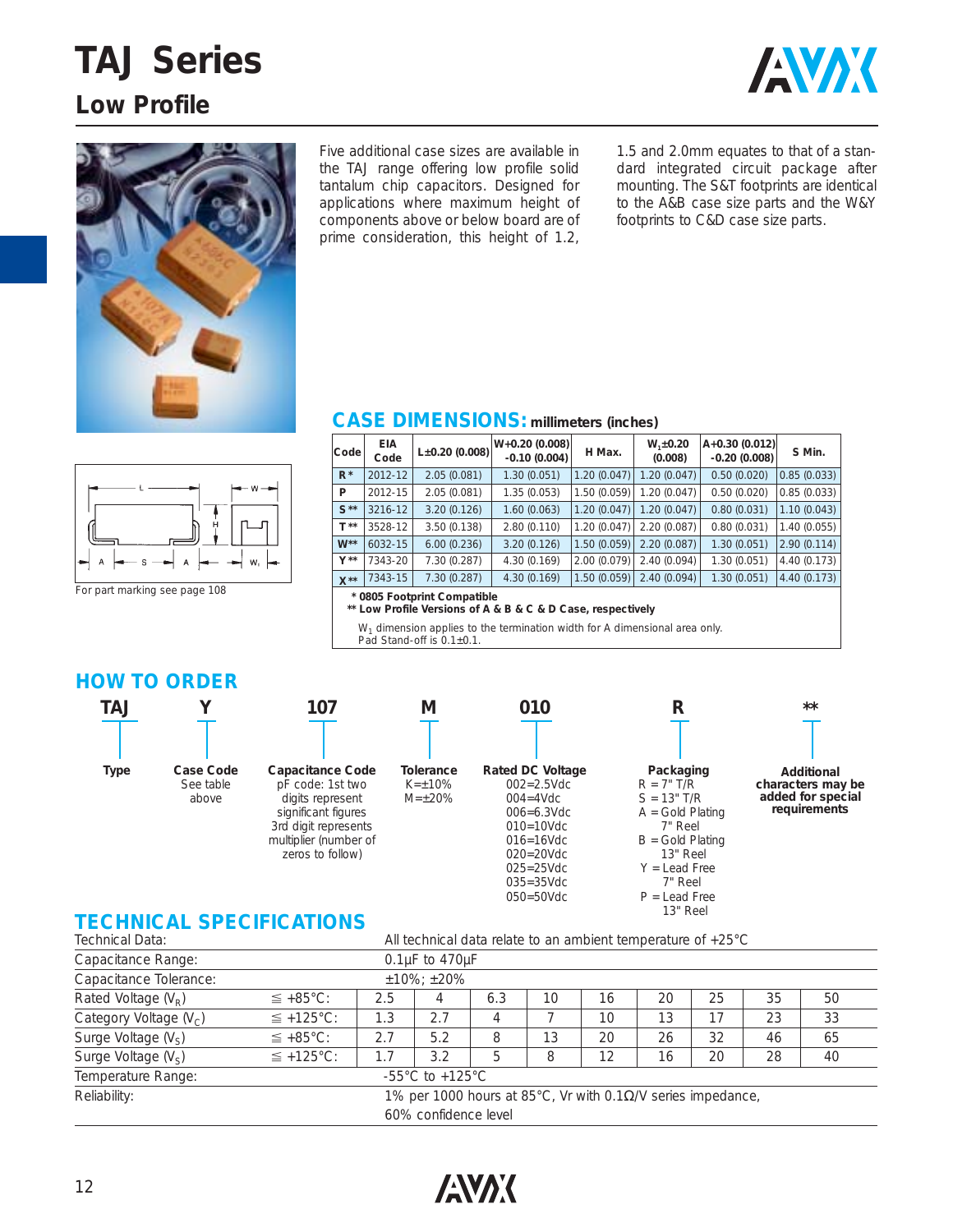# **TAJ Series**



## **Low Profile**

#### **CAPACITANCE AND VOLTAGE RANGE (LETTER DENOTES CASE SIZE)**

|                      | Capacitance       | Rated voltage DC $(V_R)$ at 85°C |                     |                       |                         |                       |                     |                              |                              |            |  |  |
|----------------------|-------------------|----------------------------------|---------------------|-----------------------|-------------------------|-----------------------|---------------------|------------------------------|------------------------------|------------|--|--|
| μF                   | Code              | 2.5V                             | 4V                  | 6.3V                  | <b>10V</b>              | <b>16V</b>            | <b>20V</b>          | <b>25V</b>                   | 35V                          | <b>50V</b> |  |  |
| 0.10<br>0.15<br>0.22 | 104<br>154<br>224 |                                  |                     |                       |                         |                       | R/S<br>R/S<br>R/S   |                              | S<br>S<br>S                  |            |  |  |
| 0.33<br>0.47<br>0.68 | 334<br>474<br>684 |                                  |                     |                       |                         | R/S                   | R/S<br>R/S<br>R/S/T | $\mathop{\mathsf{S}}\limits$ | $\overline{S}$<br>S/T<br>S/T |            |  |  |
| 1.0<br>1.5<br>2.2    | 105<br>155<br>225 |                                  | R/S                 | R/S<br>R/S            | R/S<br>R/S<br>R/S       | R/S/T<br>R/S<br>R/S/T | R/S/T<br>S/T<br>S/T | $\overline{S}$<br>$\top$     | S/T<br>T                     |            |  |  |
| 3.3<br>4.7<br>6.8    | 335<br>475<br>685 | R<br>${\sf R}$                   | R/S<br>R/S<br>S/T   | R/S<br>R/S/T<br>R/S/T | R/S/T<br>R/S/T<br>P/S/T | R/S/T<br>P/S/T<br>Τ   | $\top$<br>T         | T<br>W                       | W<br>Y                       | Y          |  |  |
| 10<br>15<br>22       | 106<br>156<br>226 | S<br>$\mathsf{P}$                | R/S/T<br>R/S<br>S/P | R/S/T<br>P/S/T<br>S/T | P/S/T                   | T/W<br>W              | W<br>W<br>W/Y       | W<br>$\sf Y$<br>Y            | X/Y                          |            |  |  |
| 33<br>47<br>68       | 336<br>476<br>686 | P/S                              | Τ                   | T/W<br>T/W<br>W       | W<br>W<br>W/Y           | Y/W<br>X/Y<br>X/Y     | Y<br>Y<br>Y         |                              |                              |            |  |  |
| 100<br>150<br>220    | 107<br>157<br>227 |                                  | W<br>W<br>W/X       | W/Y<br>X<br>X/Y       | X/Y<br>Υ<br>Y           | Y                     |                     |                              |                              |            |  |  |
| 330<br>470<br>680    | 337<br>477<br>687 | Y                                | Y                   | Y                     |                         |                       |                     |                              |                              |            |  |  |
| 1000                 | 108               |                                  |                     |                       |                         |                       |                     |                              |                              |            |  |  |

Developmental Ratings - subject to change.

Note: Voltage ratings are minimum values. AVX reserves the right to supply higher ratings in the same case size, to the same reliability standards.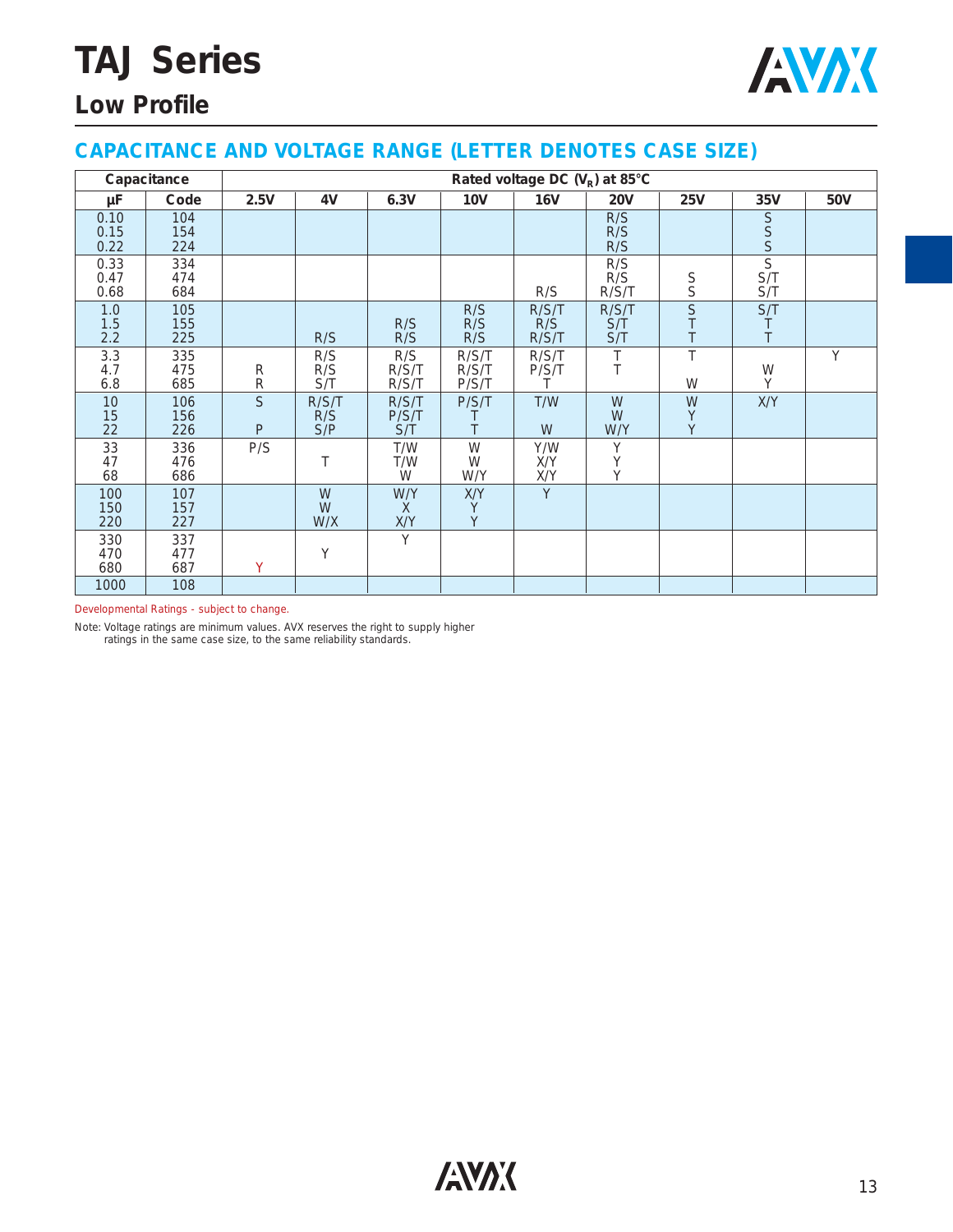# **TAJ Series**



## **Low Profile**

#### **RATINGS & PART NUMBER REFERENCE**

| <b>AVX</b><br>Part No. | Case<br><b>Size</b> | Capacitance<br>(µF) | Rated<br>Voltage<br>$(V)$ | <b>DCL</b><br>$(\mu A)$<br>Max. | DF<br>%<br>Max. | <b>ESR</b><br>Max. (m $\Omega$ )<br>@100kHz | <b>AVX</b><br>Part No. | Case<br><b>Size</b> | Capacitance<br>(µF) | Rated<br>Voltage<br>(V) | <b>DCL</b><br>$(\mu A)$<br>Max. | DF<br>%<br>Max. | <b>ESR</b><br>Max. (m $\Omega$ )<br>@100kHz |
|------------------------|---------------------|---------------------|---------------------------|---------------------------------|-----------------|---------------------------------------------|------------------------|---------------------|---------------------|-------------------------|---------------------------------|-----------------|---------------------------------------------|
| TAJR475*002#           | R                   | 4.7                 | 2.5                       | 0.5                             | 6               | 20000                                       | TAJR105*010#           | R                   |                     | 10                      | 0.5                             | $\overline{4}$  | 25000                                       |
| TAJR685*002#           | R                   | 6.8                 | 2.5                       | 0.5                             | 6               | 20000                                       | TAJS105*010#           | S                   |                     | 10                      | 0.5                             | 4               | 25000                                       |
| TAJS106*002#           | S                   | 10                  | 2.5                       | 0.5                             | 6               | 8000                                        | TAJR155*010#           | R                   | 1.5                 | 10                      | 0.5                             | 6               | 20000                                       |
| TAJP226*002#           | P                   | 2.2                 | 2.5                       | 0.5                             | 8               | 3500                                        | TAJS155*010#           | $\mathsf{S}% _{T}$  | 1.5                 | 10                      | 0.5                             | 6               | 20000                                       |
| TAJP336*002#           | P                   | 3.3                 | 2.5                       | 0.7                             | 8               | 3500                                        | TAJR225*010#           | R                   | 2.2                 | 10                      | 0.5                             | 6               | 15000                                       |
| TAJS336*002#           | S                   | 3.3                 | 2.5                       | 0.7                             | 8               | 1500                                        | TAJS225*010#           | S                   | 2.2                 | 10                      | 0.5                             | 6               | 12000                                       |
| TAJR225*004#           | R                   | 2.2                 | 4                         | 0.5                             | 6               | 25000                                       | TAJR335*010#           | $\mathsf{R}$        | 3.3                 | 10                      | 0.5                             | 6               | 8000                                        |
| TAJS225*004#           | S                   | 2.2                 | $\overline{4}$            | 0.5                             | 6               | 25000                                       | TAJS335*010#           | S                   | 3.3                 | 10                      | 0.5                             | 6               | 8000                                        |
|                        | R                   | 3.3                 | $\overline{4}$            | 0.5                             | 6               | 20000                                       | TAJT335*010#           | $\top$              | 3.3                 | 10                      | 0.5                             |                 | 6000                                        |
| TAJR335*004#           |                     |                     |                           |                                 |                 |                                             |                        |                     |                     |                         |                                 | 6               |                                             |
| TAJS335*004#           | S                   | 3.3                 | $\overline{4}$            | 0.5                             | 6               | 18000                                       | TAJR475*010#           | R                   | 4.7                 | 10                      | 0.5                             | 6               | 9000                                        |
| TAJR475*004#           | R                   | 4.7                 | $\overline{4}$            | 0.5                             | 6               | 12000                                       | TAJS475*010#           | S                   | 4.7                 | 10                      | 0.5                             | 6               | 5000                                        |
| TAJS475*004#           | S                   | 4.7                 | $\overline{4}$            | 0.5                             | 6               | 10000                                       | TAJT475*010#           | Τ                   | 4.7                 | 10                      | 0.5                             | 6               | 5000                                        |
| TAJS685*004#           | S                   | 6.8                 | $\overline{4}$            | 0.5                             | 6               | 8000                                        | TAJP685*010#           | $\mathsf{P}$        | 6.8                 | 10                      | 0.7                             | 6               | 4000                                        |
| TAJT685*004#           | Τ                   | 6.8                 | $\overline{4}$            | 0.5                             | 6               | 6000                                        | TAJS685*010#           | S                   | 6.8                 | 10                      | 0.7                             | 6               | 4000                                        |
| TAJR106*004#           | R                   | 10                  | $\overline{4}$            | 0.5                             | 6               | 7000                                        | TAJT685*010#           | $\top$              | 6.8                 | 10                      | 0.7                             | 6               | 4000                                        |
| TAJS106*004#           | S                   | 10                  | 4                         | 0.5                             | 6               | 6000                                        | TAJP106*010#           | P                   | 10                  | 10                      | 1                               | 8               | 6000                                        |
| TAJT106*004#           | Τ                   | 10                  | $\overline{4}$            | 0.6                             | 6               | 5000                                        | TAJS106*010#           | S                   | 10                  | 10                      |                                 | 8               | 4000                                        |
| TAJR156*004#           | R                   | 15                  | $\overline{4}$            | 0.6                             | 8               | 4000                                        | TAJT106*010#           | Τ                   | 10                  | 10                      | 1                               | 6               | 3000                                        |
| TAJS156*004#           | S                   | 15                  | $\overline{4}$            | 0.6                             | 8               | 4000                                        | TAJT156*010#           | Τ                   | 15                  | 10                      | 1.5                             | 8               | 2800                                        |
| TAJS226*004#           | S                   | 22                  | $\overline{4}$            | 0.9                             | 8               | 3500                                        | TAJT226*010#           | Τ                   | 22                  | 10                      | 2.2                             | 8               | 2200                                        |
| TAJP226*004#           | P                   | 22                  | $\overline{4}$            | 0.9                             | 8               | 5000                                        | TAJW336*010#           | W                   | 33                  | 10                      | 3.3                             | 6               | 1600                                        |
| TAJT476*004#           |                     | 47                  | 4                         | 1.9                             | 10              | 2000                                        | TAJW476*010#           | W                   | 47                  | 10                      | 4.7                             | 6               | 1400                                        |
| TAJW107*004#           | W                   | 100                 | $\overline{4}$            | $\overline{4}$                  | 6               | 1300                                        | TAJY686*010#           | Y                   | 68                  | 10                      | 6.8                             | 6               | 900                                         |
| TAJW157*004#           | W                   | 150                 | $\overline{4}$            | 6                               | 6               | 1300                                        | TAJW686*010#           | W                   | 68                  | 10                      | 6.8                             | 6               | 1300                                        |
| TAJW227*004#           | W                   | 220                 | $\overline{4}$            | 8.8                             | 8               | 1200                                        | TAJX107*010#           | X                   | 100                 | 10                      | 10                              | 8               | 900                                         |
| TAJX227*004#           | Χ                   | 220                 | $\overline{4}$            | 8.8                             | 8               | 900                                         | TAJY107*010#           | Y                   | 100                 | 10                      | 10                              | 6               | 900                                         |
| TAJY477*004#           | Y                   | 470                 | $\overline{4}$            | 18.8                            | 14              | 900                                         | TAJY157*010#           | Y                   | 150                 | 10                      | 15                              | 6               | 1200                                        |
| TAJR155*006#           | R                   | 1.5                 | 6.3                       | 0.5                             | 6               | 25000                                       | TAJY227*010#           | Y                   | 220                 | 10                      | 22                              | 10              | 500                                         |
|                        |                     | 1.5                 | 6.3                       | 0.5                             |                 | 25000                                       | TAJR684*016#           | $\overline{R}$      | 0.68                | 16                      | 0.5                             | $\overline{4}$  | 25000                                       |
| TAJS155*006#           | S                   |                     |                           |                                 | 6               |                                             |                        |                     |                     |                         |                                 |                 |                                             |
| TAJR225*006#           | R                   | 2.2                 | 6.3                       | 0.5                             | 6               | 20000                                       | TAJS684*016#           | S                   | 0.68                | 16                      | 0.5                             | $\overline{4}$  | 25000                                       |
| TAJS225*006#           | S                   | 2.2                 | 6.3                       | 0.5                             | 6               | 18000                                       | TAJR105*016#           | R                   |                     | 16                      | 0.5                             | $\overline{4}$  | 20000                                       |
| TAJR335*006#           | R                   | 3.3                 | 6.3                       | 0.5                             | 6               | 12000                                       | TAJS105*016#           | S                   | 1                   | 16                      | 0.5                             | $\overline{4}$  | 15000                                       |
| TAJS335*006#           | S                   | 3.3                 | 6.3                       | 0.5                             | 6               | 9000                                        | TAJT105*016#           | $\top$              | $\mathbf{1}$        | 16                      | 0.5                             | $\overline{4}$  | 5000                                        |
| TAJR475*006#           | R                   | 4.7                 | 6.3                       | 0.5                             | 6               | 7000                                        | TAJR155*016#           | R                   | 1.5                 | 16                      | 0.5                             | 6               | 10000                                       |
| TAJS475*006#           | S                   | 4.7                 | 6.3                       | 0.5                             | 6               | 7500                                        | TAJS155*016#           | S                   | 1.5                 | 16                      | 0.5                             | 6               | 12000                                       |
| TAJT475*006#           | Τ                   | 4.7                 | 6.3                       | 0.5                             | 6               | 6000                                        | TAJR225*016#           | R                   | 2.2                 | 16                      | 0.5                             | 6               | 6500                                        |
| TAJR685*006#           | R                   | 6.8                 | 6.3                       | 0.5                             | 8               | 7000                                        | TAJS225*016#           | S                   | 2.2                 | 16                      | 0.5                             | 6               | 6000                                        |
| TAJS685*006#           | S                   | 6.8                 | 6.3                       | 0.5                             | 6               | 7000                                        | TAJT225*016#           | Τ                   | 2.2                 | 16                      | 0.5                             | 6               | 6500                                        |
| TAJT685*006#           | Τ                   | 6.8                 | 6.3                       | 0.5                             | 6               | 5000                                        | TAJR335*016#           | R                   | 3.3                 | 16                      | 0.5                             | 8               | 5000                                        |
| TAJR106*006#           | R                   | 10                  | 6.3                       | 0.6                             | 8               | 6000                                        | TAJS335*016#           | S                   | 3.3                 | 16                      | 0.5                             | 6               | 5000                                        |
| TAJS106*006#           | S                   | 10                  | 6.3                       | 0.6                             | 6               | 6000                                        | TAJT335*016#           | T                   | 3.3                 | 16                      | 0.5                             | 6               | 5000                                        |
| TAJT106*006#           | Τ                   | 10                  | 6.3                       | 0.6                             | 6               | 4000                                        | TAJP475*016#           | P                   | 4.7                 | 16                      | 0.8                             | 8               | 5000                                        |
| TAJP156*006#           | P                   | 15                  | 6.3                       | 0.9                             | 8               | 3500                                        | TAJS475*016#           | S                   | 4.7                 | 16                      | 0.8                             | 8               | 4500                                        |
| TAJS156*006#           | S                   | 15                  | 6.3                       | 0.9                             | 8               | 4000                                        | TAJT475*016#           | Τ                   | 4.7                 | 16                      | 0.8                             | 6               | 4500                                        |
| TAJT156*006#           | Τ                   | 15                  | 6.3                       | 0.9                             | 6               | 3500                                        | TAJT685*016#           |                     | 6.8                 | 16                      | 1.1                             | 6               | 3500                                        |
| TAJS226*006#           | S                   | 22                  | 6.3                       | 1.3                             | 10              | 1800                                        | TAJT106*016#           | Τ                   | 10                  | 16                      | 1.6                             | 8               | 2200                                        |
| TAJT226*006#           | T                   | $\overline{22}$     | 6.3                       | 1.4                             | $8\phantom{1}$  | 2500                                        | TAJW106*016#           | W                   | 10                  | 16                      | 1.6                             | 6               | 2000                                        |
| TAJT336*006#           | Τ                   | 33                  | 6.3                       | 2.1                             | 10              | 2500                                        | TAJW226*016#           | W                   | 22                  | 16                      | 3.5                             | 6               | 1600                                        |
| TAJW336*006#           | W                   |                     |                           |                                 |                 | 1800                                        | TAJW336*016#           | W                   |                     | 16                      |                                 |                 | 1500                                        |
|                        |                     | 33                  | 6.3                       | 2.1                             | 6               |                                             |                        |                     | 33                  |                         | 5.3                             | 6               |                                             |
| TAJT476*006#           | Τ                   | 47                  | 6.3                       | 2.8                             | 10              | 1600                                        | TAJY336*016#           | Y                   | 33                  | 16                      | 5.3                             | 6               | 900                                         |
| TAJW476*006#           | W                   | 47                  | 6.3                       | 3                               | 6               | 1500                                        | TAJX476*016#           | $\times$            | 47                  | 16                      | 7.5                             | 6               | 900                                         |
| TAJW686*006#           | W                   | 68                  | 6.3                       | 4.3                             | 6               | 1500                                        | TAJY476*016#           | Y                   | 47                  | 16                      | 7.5                             | 6               | 700                                         |
| TAJY107*006#           | Y                   | 100                 | 6.3                       | 6.3                             | 6               | 900                                         | TAJX686*016#           | $\times$            | 68                  | 16                      | 10.9                            | 8               | 600                                         |
| TAJW107*006#           | W                   | 100                 | 6.3                       | 6.3                             | 6               | 900                                         | TAJY686*016#           | Y                   | 68                  | 16                      | 10.9                            | 6               | 900                                         |
| TAJX157*006#           | X                   | 150                 | 6.3                       | 9.5                             | 6               | 900                                         | TAJY107*016#           | Y                   | 100                 | 16                      | 16                              | 8               | 900                                         |
| TAJX227*006#           | Χ                   | 220                 | 6.3                       | 13.2                            | 8               | 300                                         |                        |                     |                     |                         |                                 |                 |                                             |
| TAJY227*006#           | Y                   | 220                 | 6.3                       | 13.9                            | 10              | 900                                         |                        |                     |                     |                         |                                 |                 |                                             |

All technical data relates to an ambient temperature of +25°C. Capacitance and DF are measured at 120Hz, 0.5V RMS with a maximum DC bias of 2.2 volts. DCL is measured at rated voltage after 5 minutes.

\* Insert K for ±10% and M for ±20% # **Standard Plating** – Insert R for 7" reel and S for 13" reel

- Insert A for 7" reel and B for 13" reel

**NOTE: AVX reserves the right to supply a higher voltage rating or tighter** 

TAJY337\*006# | Y | 330 | 6.3 | 20.8 | 8 | 900

**tolerance part in the same case size, to the same reliability standards.**